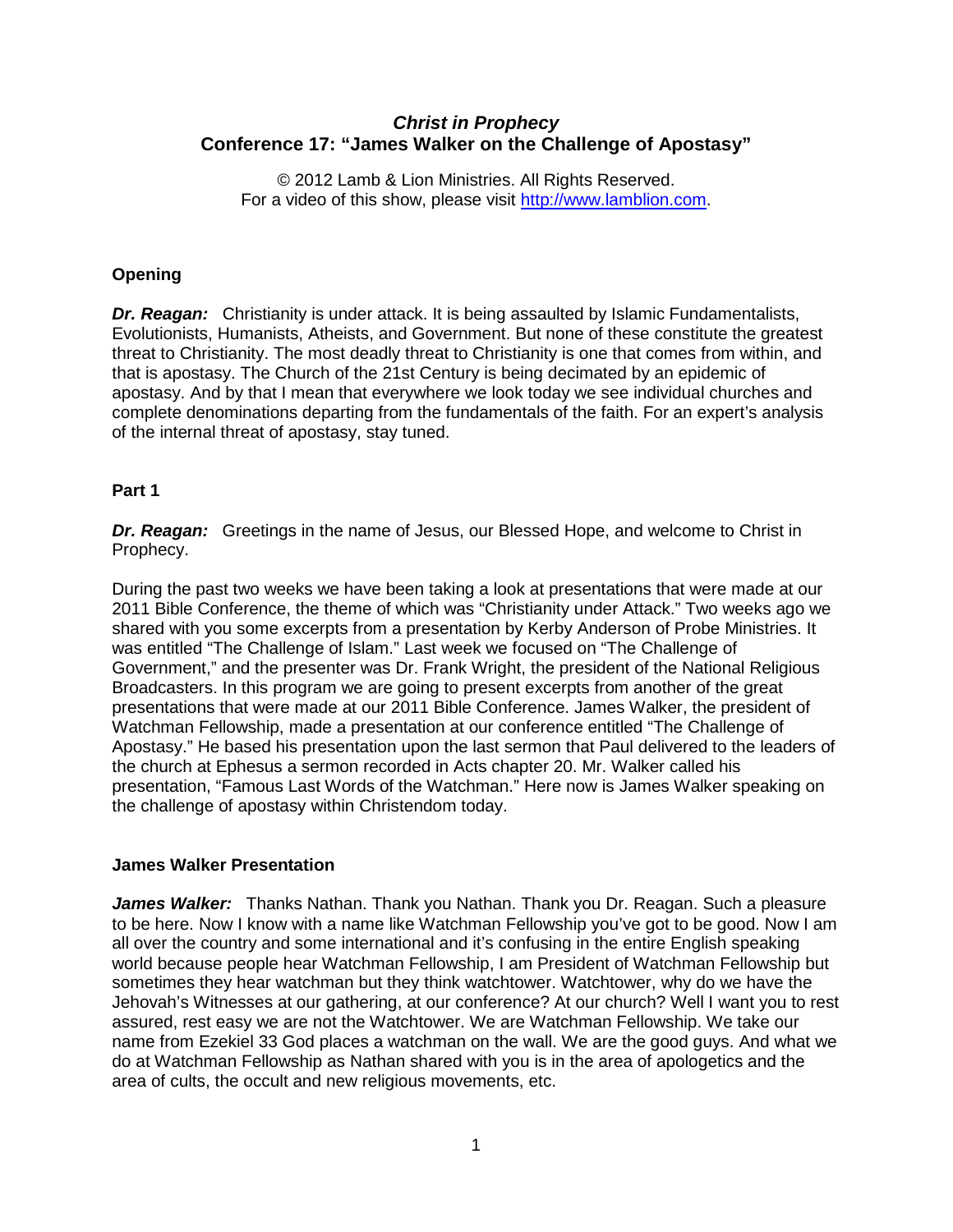I am the President of Watchman Fellowship. I'm actually not the Founder of the organization. My background I was a fourth generation Mormon and baptism for the dead in the Salt Lake City temple. And I could tell you that whole story sometime. But as I was leaving out of Mormonism and coming to Christ, as I was making that transition from Mormonism to Christianity. Even when I was saved and received Christ I was still confused on things. My whole life had been based on Mormonism and the prophet Joseph Smith. I remember as a new Christian thinking about a particular verse that was deeply troubling me. I thought now wait a minute was that verse in the Bible or the Book of Mormon- where I heard that verse. And it was so confusing.

I went to the Christian bookstore in Columbus, Georgia where my wife and I were living at the time. And I believed that I probably bought every book they had on the subject of Mormonism. So I take my books and go to check out at the register and the woman asked me, "Sir why are you getting all these books on Mormonism?" I was embarrassed by it but I said, "Well actually I used to be a Mormon and I am still struggling with some of these things. She said, "Sir, sir you'd be so happy to know there is a brand new ministry that just started here in Columbus Georgia and it is called Watchman Fellowship. And it's just for people just like you." I said, "That's okay I just want my books." And she said, "No." I said, "What?" She said, "No." And she stopped and got a business card out from the President the Founder of Watchman Fellowship David Henke and she dialed the phone number and got the Founder on the phone and handed me the phone. "He needs to talk to you." "Yes." "We have a support group. We have a Bible Study. Why don't you come and check it out."

Let me tell you I did and I am so thankful the Lord opened that door for me. And what would have taken maybe years for me to work through. Watchman Fellowship they understood the terminology, the language. They had the resources, the evidence; the things that I needed to answer my questions. And it was so helpful. Of course I never had any idea that one day I would be called into ministry. And that one day I would go to work for Watchman Fellowship. And that later on I would become the President of Watchman Fellowship. But it kind of reminds me of that old TV commercial you may remember the TV commercial about the Hair Club for Men. Where the guy says, "I'm not only the President, I'm also a client." So I am President of Watchman but I am also a client. I remember what it was like when I needed help and Watchman Fellowship was there for me.

Now one of the things we do at Watchman is to provide tools and resources you need to be able to build a bridge to reach out to people of other faiths. And one of the resources I wanted to mention to you is our free bi-monthly profile. Every other month our ministry produces a four page document called the profile. And every other month we deal with a different issue. We've been doing this now for 17 years; and so every other month. Now the one that is about to come out is already written is on the controversial minister who wrote the book, *Love Wins*, his name is Rob Bell and if you don't know about that you need to. But every other month it is something new and we want to give you an opportunity to get a free subscription. If you would like that free subscription if you'll look at the outline I think on the chair that you are sitting on we placed an outline for you with my message. And on the back of that there is a form that says free profile subscription and there is a place to print your name and address. If you'll just drop that off at our table afterwards I'd love to make that available to you.

Well the title of my message today is "Famous Last Words of the Watchmen." Now I am hoping when I say famous last words of the watchmen I am hoping these are not my last words to Lamb and Lion Bible Prophecy Conference. I hope I get to come back and have some other words with you later. It's been a long time since I've done something for Dr. Reagan I think it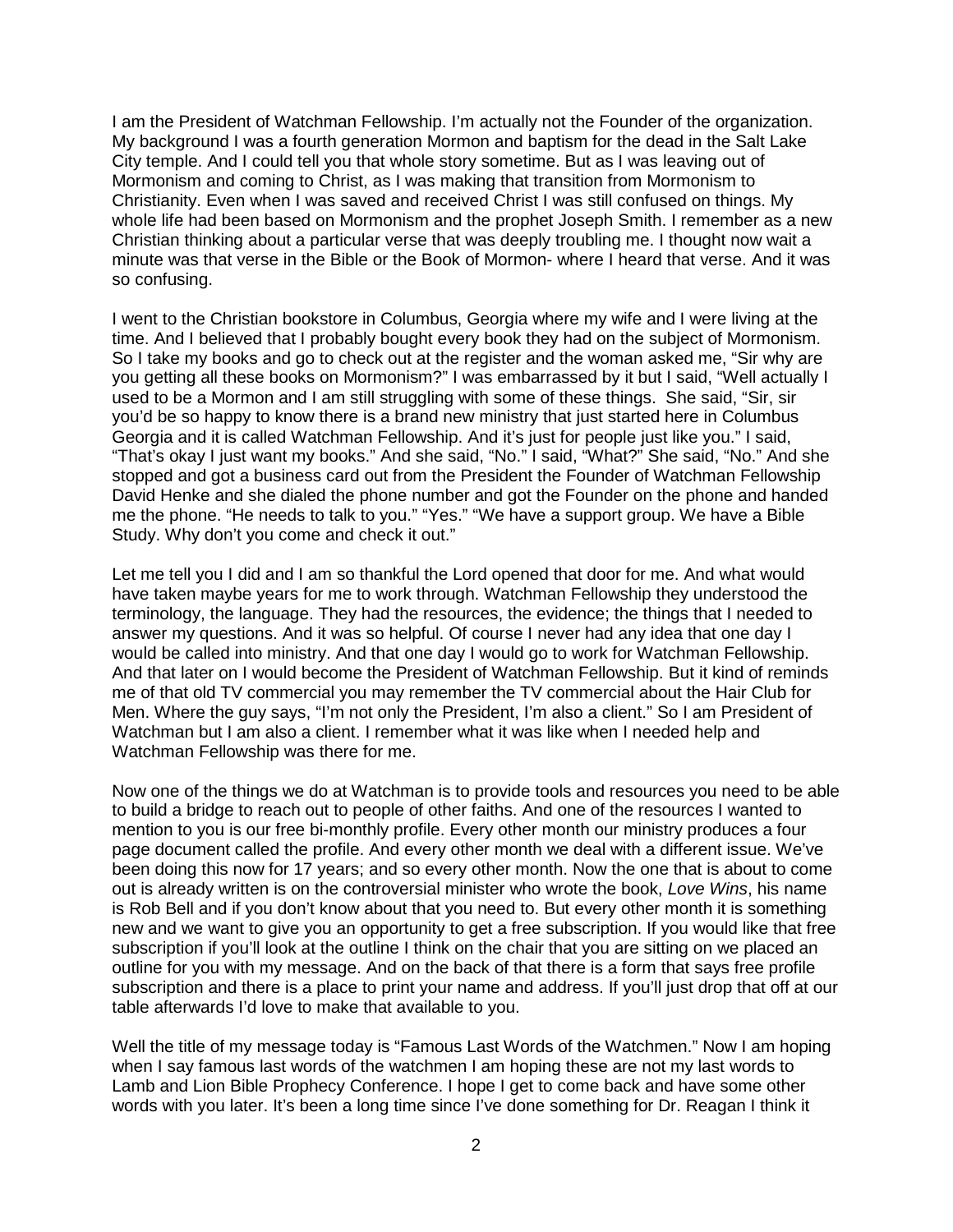was in the 1980's was the last time. But every two decades he feels like it's important to bring me back. And I am hoping I'm still alive and able to do that in a couple of decades from now. And I hope it's not my last words.

It's the last words of the Apostle Paul, not his actual last words. But let me tell you why I am interested in this; I have a fascination maybe it's a morbid curiosity about people's last words. It's always interested me. Have you ever thought about that? If you knew you only had a few minutes to share some last words. Have you ever thought what would you want, if you had one minute what would you want to say for your last words? I've always been interested in that come to find out there are whole books on the subject of last words. A couple of years ago I got this as a Christmas present; it's a book compiled by Ray Robinson it's on people's deathbed, last words what they said. It's called *Famous Last Words, Fond Farewells, Death Bed Diatribes, and Exclamations Upon Expiration.* It's a fascinating book and I just want to share a couple with you, famous last words from the book. One of them that really stuck in my mind, some of them are very tragic. Some of the last words are tragic. Some are insightful. And some of them are downright humorous.

But one of them that stuck in my mind was Karl Marx. Karl Marx of course the founder of Marxism; the father of communism. How many millions of people have been under bondage and persecution and even killed because of the doctrines of Karl Marx? Famous Atheist, he died in 1883. And on his deathbed his housekeeper knew he was in poor health and tried to elicit some kind of statement for all of posterity, something that would go down in history. So she asked him, "Mr. Marx can you give me your last words?" And he angrily said this, "Go on. Get out. Last words are for fools who haven't said enough." And ironically immediately he died. Last words are for fools. And ironically gave us his last words, which he said were for fools. It reminds me what the Bible says, "The fool says in his heart there is no God."

Another one that sticks in my mind was from the Civil War this was from General John Sedgwick who is called by his troops Uncle John. He was the commander of the Union forces in the famous battle of Spotsylvania. And right before the battle broke out in 1864 in the midst of the Civil War he noticed his troops were lacking the courage they needed and were skittish, and the Confederate Army was very close. So he gets in front of his troops and he boldly says, "Be of good courage, be strong, be faithful." He said, "Don't worry boys they couldn't hit an elephant at this dis….." In the middle of the words a musket ball from a Confederate sharpshooter found its mark and he gave us his last words.

A more recent example this is from Spike Mulligan. Spike Mulligan was an Irish comedian, playwright, writer, musician. He died in 2002. His famous last words, "I told you I was ill." I guess he got the last words in on that. He gave us his famous last words.

These famous last words I want to share with you are actually the words of the Apostle Paul. And these are not Paul's actual last words. Paul died church history tells us as a martyr in Rome we don't have his last recorded words. But we do have Paul's famous last words to the leaders of the church in Ephesus. And so if you will turn in your Bible to Acts 20 these are Paul's famous last words. So let's pick up Acts 20 we will begin in verse 17 and Luke who wrote the book of Acts records verse 17. "From Miletus he sent," this is Paul, "sent to Ephesus and called for the elders of the church," the leadership of the Church. Now what had happened was in chapter 19 Paul had spent three years training, mentoring, equipping, disciplining the church, the young church there at Ephesus. Then he continued on with his missionary journey. Now he is on his way back to Jerusalem. But on his way back he gets close enough to Ephesus. He is in the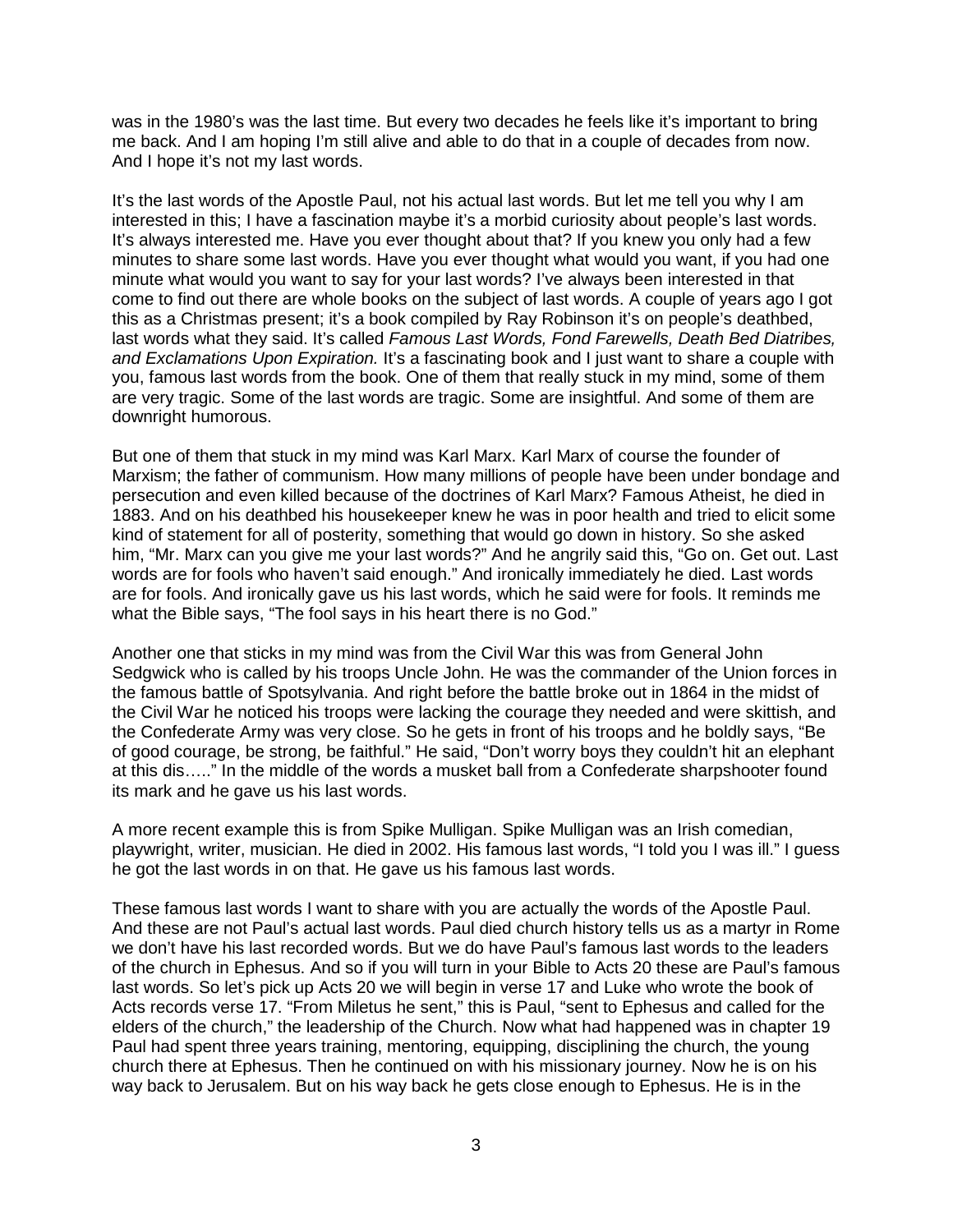nearby town of Miletus it is close enough he can send a messenger to get the elders down, to get the leaders down for one last message for some famous last words.

Well look at verse 26, here is what he says verse 26, "Wherefore I take to you to record this day that I am pure from the blood of all men. For I have not shunned to declare unto you all the counsel of God." So Paul wants to introduce his last words by letting everyone know he is pure of the blood of all men. Now that is kind of odd. Of all the things that Paul could share he wants them to know he is pure, he is innocent, he's pure of the blood of all people. What in the world would he mean by that? Does he mean he never hurt anybody? Or he never drew blood? Or he never physically harmed anyone is that his last words he wants them to know?

Well you know that is not the case because we know Paul's story earlier in the book of Acts. We know before his name was Paul his name was Saul. And he wasn't innocent of everyone's blood in that regard because this same Paul was once a co-conspirator in the death, the stoning death of the first recorded Christian martyr Stephen. He was guilty of that. Paul knew that so he wasn't meaning he was innocent of blood in that regard. So what is he talking about? He says, "For I've not shunned to declare unto you all the counsel of God." Almost without hesitation the commentators agree that Paul, this is in your outline, innocent of the blood if you are taking notes in your outline. He's making a reference, fill in the blanks, he is making a reference to Ezekiel 33; innocent of the blood is a reference to Ezekiel pure of the blood, a reference to Ezekiel 33 where God places a watchman on the wall. And Ezekiel records that the duty of the watchman was to scan the horizon for any kind of danger, any kind of attack that was going to impact that community, that city. And the watchman was to pray for the city, but he is to pray with one eye open because he is also looking. The idea is to watch and if the watchman sees danger coming, does anyone know what's the first responsibility? It's not to fight the battle. What's the first responsibility of the watchman? To blow the horn, sound the trumpet, to blow the shofar.

Now see the shofar has many purposes in the Bible. The shofar the Second Coming of Christ is going to be announced with the sound of a trumpet that's the shofar. Now some of you thought the shofar simple means the next session is about to begin. I guess that's a purpose too. But the other purpose we want to talk about is that the shofar is used by the watchman. Now what Ezekiel 33 says if the watchman sees danger coming. Now this is inexplicable. But for some reason the watchman sees the danger. There's the shofar, there's the danger he doesn't blow the trumpet. He doesn't pick up the shofar. He doesn't sound the alarm. The city is overrun. The Bible says the blood of those people destroyed, the Lord says, "I will require at the watchman's hands." The watchman's duty was to blow the shofar. The watchman failed. That is what Paul means. I am innocent I am pure of the blood of all men. Paul was referring to himself as a good watchman. Here's what Paul meant; anytime God gave him an opportunity to share the whole counsel of God, the whole Gospel. Now anytime God opened the door, this would be before kings, Agrippa, before Festus. He was before the philosophers at the Areopagus at Mars Hill, whether he was in the chain between two roman guards. If he was at the Agora, if he was at the market place, wherever if God gave him an opportunity what did he share? Repentance towards Gods, and faith in our Lord Jesus Christ; he shared that whole Gospel. So therefore he could say to the people you know what I am like I am innocent, I am pure of the blood of all men.

Would it be that we could also be pure? So I want to ask you in your outline who is the watchman? Who is that watchman? You can make the case that Paul is the watchman because he is obviously referring to himself to Ezekiel 33 or you could try to argue that Ezekiel was the watchman because that is the Bible reference we are looking at. Or you could try to put the blame on me, James you are the President of Watchman Fellowship so that makes you the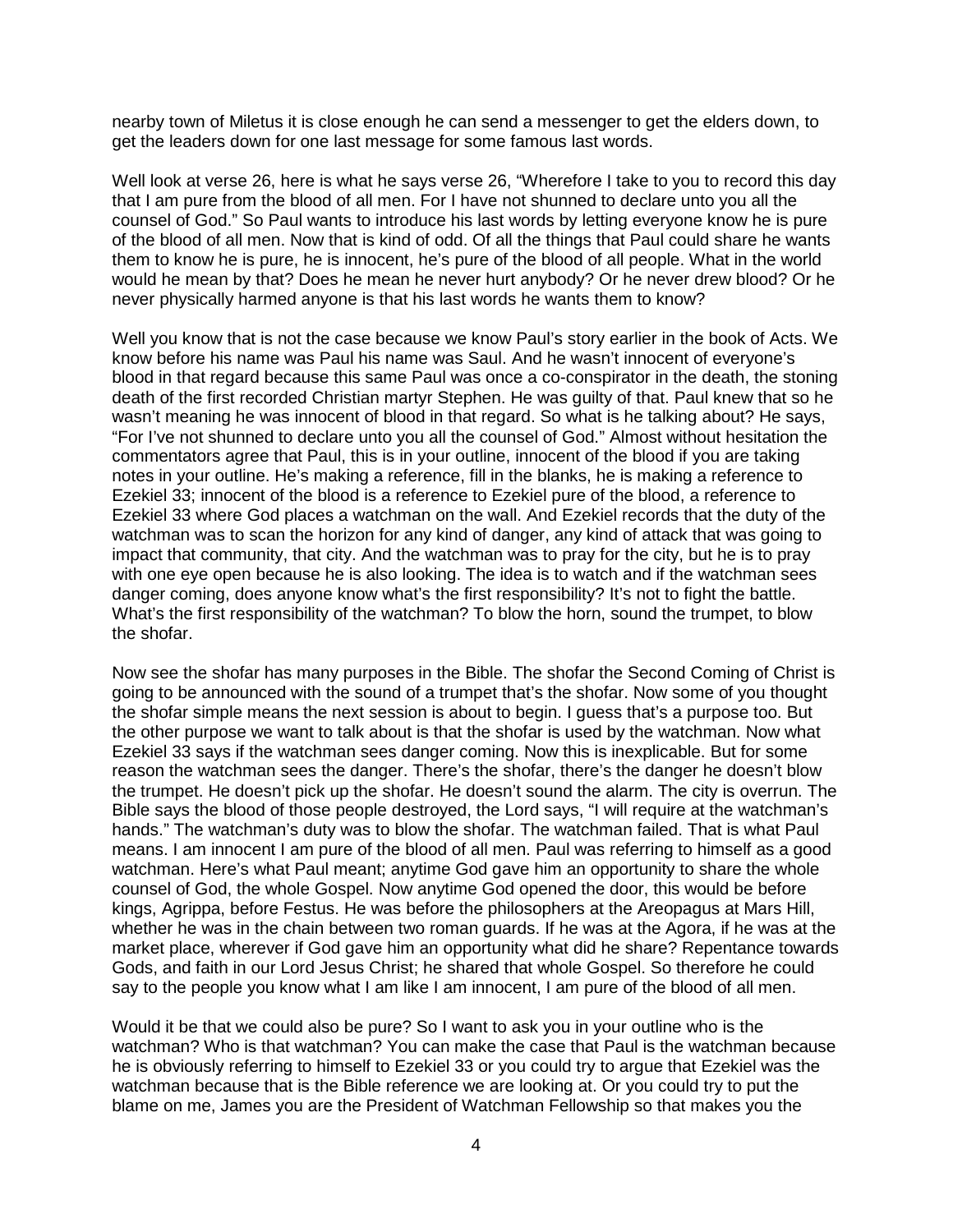watchman. But really God calls every one of us who claim the name of Christ to be that kind of watchman. These are Paul's last words, "You've got to be a watchman." So if you are filling in the blank put your own name in there. Put "I am," write your own name in there. Who is the watchman? I am. And then Paul concludes his remarks with insights with principles of how to be effective, good watchmen.

And so what he addresses first of all (1) in your outline he addresses the question: Whom should you watch? If you are going to be a watchman you've got to answer the question: Who are you supposed to be watching? And so he addresses that in verse 28 when he says, "Take heed," now take heed means what? Watch, you've got to watch if you're going to be a watchman okay. Take heed, watch, "therefore," look at this, "unto yourselves and to all the flock over which the Holy Ghost has made you overseers. To feed the church of God which He has purchased with His own blood." So what we see in the Scriptures to be effective good watchmen, we've got to really be watching two things. We've got to "A" be watching, it says first of all yourselves. Now let me tell you what it is like. You know you can't save somebody who is drowning if you don't know how to swim. It is not recommended. If somebody is drowning in 10 feet of water, you don't know how to swim, but you are going to save them? Well we'll end up with two people drowned. You've got to first of all guard yourself from the culture we are living in. It was in Paul's day, but in our day as well. We are living in a culture where there are all kinds of doctrinal error. I am going to deal with that in a little bit. It is doctrinal error even in the church. So we've got to make a covenant, a commitment that we are going to first of all guard our own heart; doctrinally, spiritually, morally. Don't you know that Satan wants you to be disqualified as an opportunity to be a watchman? So all these areas you've got to first of all guard yourself. But notice this he also says, "Guard your flock." God has given each watchman a flock you have to be shepherd over.

Now who is your flock, that's what I want to ask you today. Who is your flock? And I want you to write some names down there in your outline. Who is your flock? Now if you are a pastor, I know there many pastors here obviously God has given you a flock that is pretty obvious. But what about the rest of us? I believe we all have a flock. Students sometimes know friends at school that they have a relationship with a Christian that no other Christian, I would not have that relationship. Their parents, no pastor would. Maybe that student is to be a watchman that is their flock. Parents do we have a flock? Obviously our children, our grandchildren. And I know that many of you have a commitment to take the information that you are learning here and you are already strategizing how you are going to get this information into the hands of your children and of your grandchildren. That is part of being a watchman. That's what it's all about. So you have to guard yourself and also your flock.

And then Paul addresses the question: What should you watch? Okay we should watch our self and our flock but what should you be watching for? Let's pick up in verse 29 the Apostle Paul answers that question. He says, "For I know this, that after my departing." In other words before Paul gets out the door good, he is on his way to Jerusalem, he already knows what is going to happen. He said after my departing shall look at this, "grievous wolves enter in among you, not sparing," What? "the flock." Your flock is in danger. There are going to be some hungry wolves coming. If you are going to be a watchman you have to be watching for these wolves, hungry wolves coming in. So you've got to first of all watch out for these dangers from without, this is "A" in your outline. What should you watch? You need to be watching the Scriptures tell us for dangers from without. Now this is not part of your flock these are wolves that are going to come in from the outside of the flock. Now we know some biblical principles though. This is reminiscent of Christ's own words when He said, "Watch out for false prophets which come to you," How? "in sheep's clothing. They're actually hungry wolves." Watch out for these. They are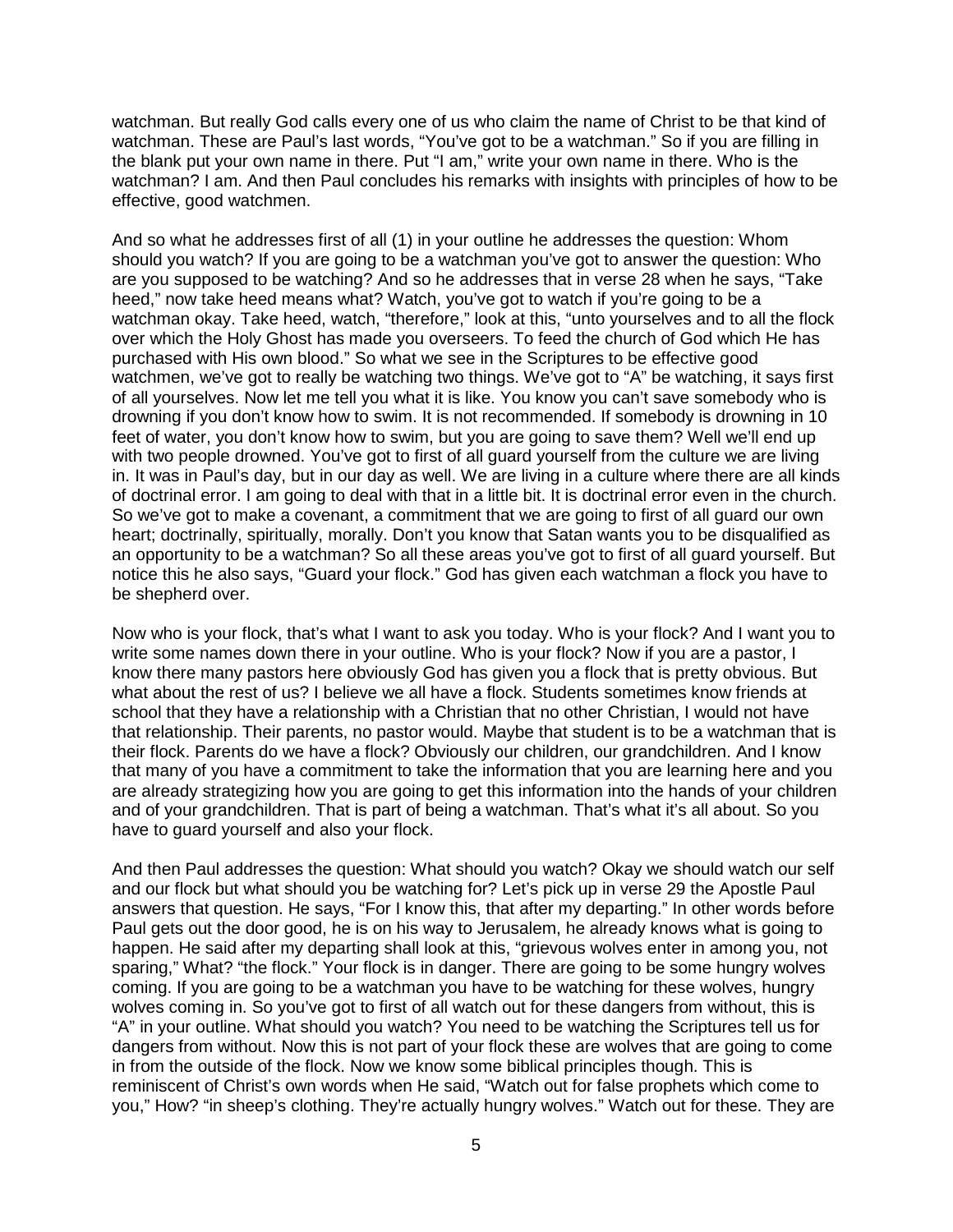wolves, but they are going to look like what? Sheep. One of the principles of false teachers is no one is ever going to come up to you and say, "I'm a false prophet do you want to join our group?" It doesn't work that way, you know? No one is going to say, "Excuse me, I am demon possessed. Can I teach you something?" Not it is going to look Christian. But these are very real dangers from without that we have to be watching for. Our ministry Watchman this is what we are helping people do giving them resources for that. We have information, all kinds of different things that we need to be watching for, external dangers, dangers from without.

*Dr. Reagan:* You are watching James Walker speaking on the challenge of apostasy to Christianity. Mr. Walker is the president of Watchman Fellowship, a ministry that is devoted to identifying and monitoring cultic and occultic groups and also false religions. Mr. Walker proceeded to discuss the religions of Wicca and Islam. His third example of a threat to Christianity from the outside was from his own experience as a Mormon.

## **James Walker Presentation Continues**

*James Walker:* Mormonism started with just six charter members in the year 1830. They now have over 13 million members worldwide making it one of the fastest growing religions in the history of the world. They come across as being Christian, wholesome. And they are some great people let me say many of my family are still Mormons and they are good people. I love the Mormon people, but it is not Christian. Who would have ever thought we would have 2 Mormon presidential candidates for the upcoming election? So Mormonism is very powerful in the United States and around the world. And the doctrines of Mormonism are completely non-Christian in nature. When I was a Mormon I was taught that God before he was God he was once a man on another planet. I was taught that God is married. In Mormonism you have heavenly father, and his wife heavenly mother. As a Mormon I was taught that I could become a god myself one day if I went through the secret temple ceremonies, was obedient to laws and ordnances of the gospel. So it's certainly not compatible with Christianity. But the Mormons have claimed that they are baptizing into the Mormon Church 282 Southern Baptist every seven days. That is just the Southern Baptist, that doesn't count other groups as well.

*Dr. Reagan:* At this point in his presentation, Mr. Walker shifted to a discussion of modern day apostasies within the Church. And, like him, I must admit that I have been shocked and appalled by both the degree of apostasy and the speed at which it has been accelerating. For example, who would have believed 20 years ago that today churches would be ordaining homosexuals and performing same-sex marriages? Or that major Christian leaders even so-called Evangelicals would be denying the reality of Hell and arguing that Christianity is just one of many roads to Heaven?

The brutal fact is that we have Christian leaders today who are denying all the fundamentals of the faith, including the Virgin Birth, the Resurrection and the Second Coming. The only positive thing we can derive from this gross apostasy is the fact that it is a fulfillment of end time Bible prophecy. For the Bible specifically prophesies that the end times will be characterized by a great falling away from the faith due to "doctrines of demons," and due to people desiring to hear messages that tickle their ears rather than challenger their souls. Mr. Walker concluded his presentation with these words.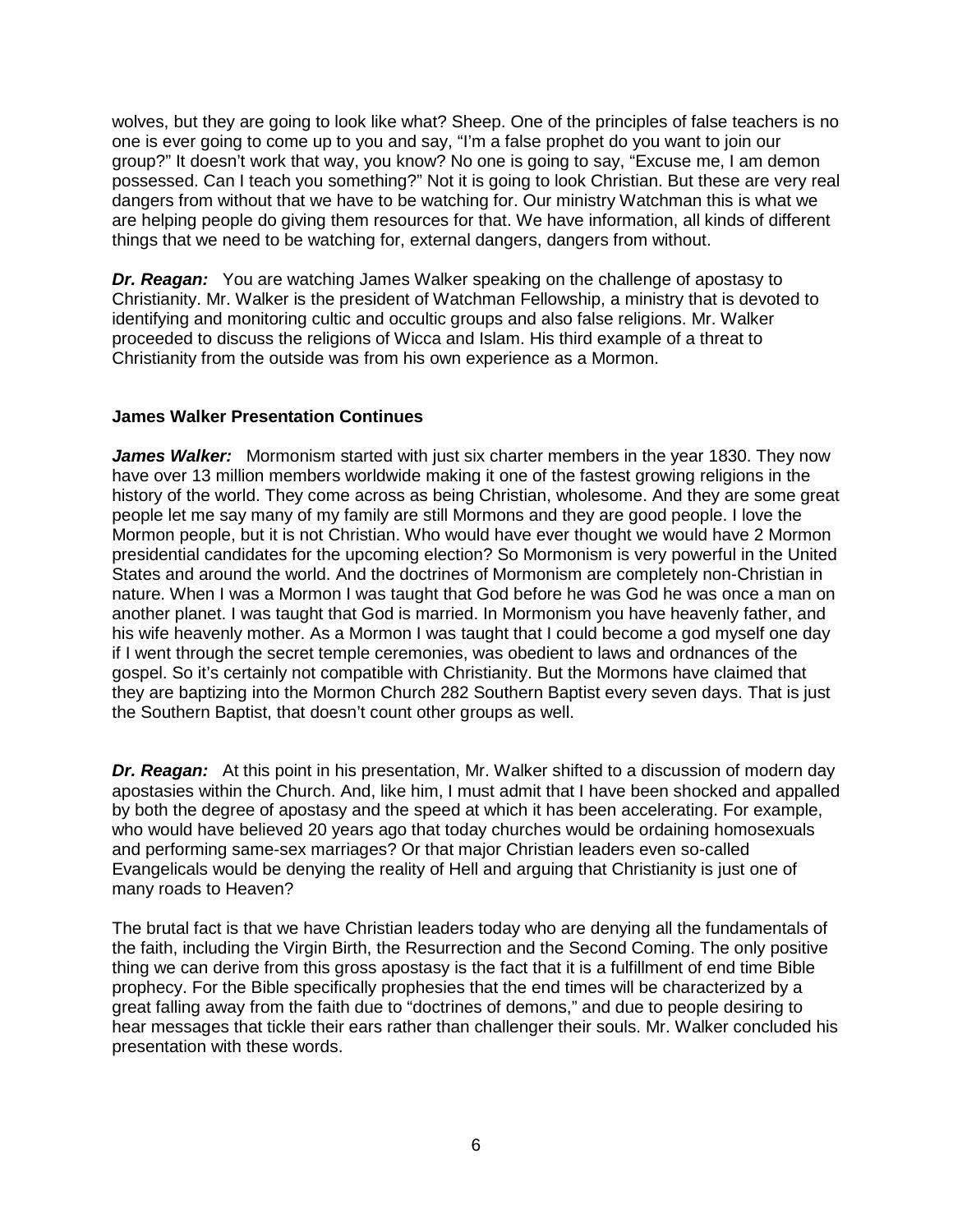### **James Walker's Presentation Continues**

*James Walker:* Paul wraps up and let's do the same with (3) in your outline: How should you watch? One verse he says, "Therefore and watch and remember that by the space of three years I cease not to warn everyone night and day," how "with tears." Two principles we see from verse 31, how should you watch continuously. Paul said, "I remember that I warned you night and day." Now that would be am and pm the entire three years, night and day. Now 365 days a year, that is over 1,000 days. In the morning in the evening it's got to be continuous. We can't be watchmen by coming to a conference and then be done with it until next year. This has to be a commitment that in the am and the pm morning and evening we are going to be guarding our flock. We are going to be watching our own selves, and then the flock that God has given us, continuously but also compassionately.

Paul says he did this night and day. How? With tears. It's with tears flowing down Paul's cheeks. This was not a bash or a rant, or an attack. This broke Paul's heart. When he talked about Hymenaeus and Alexander it's, "Hyme." "Alex." These are his friends. These are people he has dealt with. This broke his heart. This is the same Paul who once said if he himself his salvation could be eliminated if he could be accursed for the Jews that the Jewish people, his family, his heritage could be saved he would give his salvation up. That's the kind of compassion. That's the kind of watchman that Paul was. So he could say his famous last words, "I'm pure. Look at this see my hands I am pure of the blood of all men." Now I just want it to be if we came back a year from now and we gather together in this same place that you could say, and I could say to you, you could say to me, "You know as best I could tell when the Lord gave me an opportunity whether it was at the Starbucks, whether it was at the workplace with a family member with somebody when God opened the door I shared that Gospel of grace. And I was able to be that watchman and watch over my flock the best God gave me the opportunity. So we could come back a year from now and say with Paul that we are pure of the blood of all men. Thank you very much and God bless you. [clapping]

**Dr. Reagan:** I want to invite you to join us again next week when we will broadcast another of the presentations made at our 2011 Bible Conference. Our featured speaker will be Dr. John Morris, the president of the Institute for Creation Research. His topic will be "The Challenge of Evolution." If you would like to get a video copy of the entire presentation you have been watching by James Walker about apostasy in the Church today, you can do so by requesting this album: "Christianity under Attack." The album contains three DVDs that in turn contain all six of the presentations that were made at our 2011 Bible Conference. Each presentation runs approximately 50 minutes in length, so this album contains 300 minutes of fully illustrated presentations by six different speakers on the following topics: "The Challenge of Islam," "The Challenge of Government," "The Challenge of Apostasy," "The Challenge of Evolution," "The Challenge of Humanism," and "The Promise of Victory." You can get the album for a gift of \$25 or more plus the cost of shipping. Just call the number you see on the screen and ask for the album by name: *Christianity under Attack*. Call Monday thru Friday from 8 am to 5pm Central time. You can also request the album through our website at [www.lamblion.com.](http://www.lamblion.com/)

I'd like to take this opportunity to invite each of you to attend our 2012 Bible Conference. It's scheduled to be held in the Dallas, Texas area during the last weekend in June: June 29 & 30. The theme will be "Israel in the End Times." Our featured speakers will include Jeff Seif, Arnold Fruchtenbaum, Mark Hitchcock, Gary Frazier, and White House Correspondent Bill Koenig. Our featured musician for the conference will be Ted Pearce, who is considered to be one of the foremost Messianic song writers, performers, and worship leaders. The conference is free of